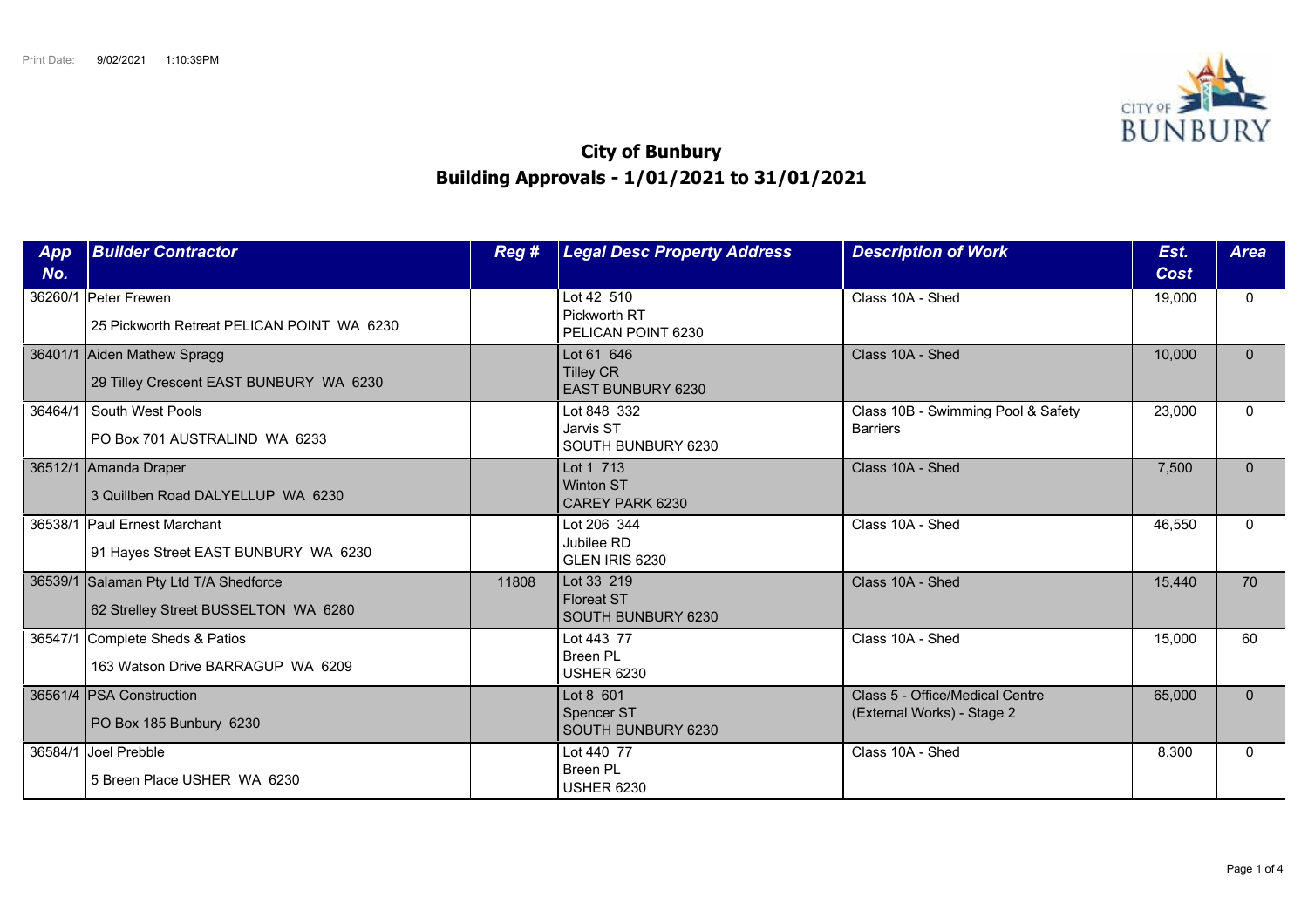| App<br>No. | <b>Builder Contractor</b>                                                                         | Reg #          | <b>Legal Desc Property Address</b>                           | <b>Description of Work</b>                                               | Est.<br>Cost | <b>Area</b>  |
|------------|---------------------------------------------------------------------------------------------------|----------------|--------------------------------------------------------------|--------------------------------------------------------------------------|--------------|--------------|
|            | 36609/1 Mr D J Chandler<br>20 Gibson Street SOUTH BUNBURY WA 6230                                 |                | Lot 5 245<br>Gibson ST<br>SOUTH BUNBURY 6230                 | Class 10A - Shed                                                         | 16,358       | $\mathbf{0}$ |
|            | 36611/1 TKL Contractors Pty Ltd<br>PO Box 6378 SOUTH BUNBURY WA 6230                              |                | Lot 206 375<br>Lerici CIR<br>PELICAN POINT 6230              | Class 10B - Swimming Pool                                                | 26,000       | $\Omega$     |
|            | 36612/1 Bunbury Pool Centre<br>PO Box 6027 South Bunbury WA 6230                                  | $\overline{0}$ | Lot 116 279<br><b>Hastie ST</b><br><b>SOUTH BUNBURY 6230</b> | Class 10B - Swimming Pool                                                | 26,280       | $\mathbf{0}$ |
|            | 36613/1 Benjamin Golowyn<br>PO Box 6149 BUNBURY WA 6231                                           |                | Lot 116 279<br>Hastie ST<br>SOUTH BUNBURY 6230               | Class 10B - Swimming Pool Safety<br><b>Barriers</b>                      | 10,000       | $\mathbf{0}$ |
|            | 36614/1 Aileen Vic Tjong<br>1/13 Little Street CAREY PARK WA 6230                                 |                | Lot 1 382<br>Little ST<br>CAREY PARK 6230                    | Class 10A - Patio (Unauthorised)                                         | 3,000        | $\Omega$     |
| 36615/1    | Home Group WA South West Pty Ltd<br>PO Box 426 BUNBURY WA 6231                                    | 12773          | Lot 227 630<br>Sweeny ST<br>CAREY PARK 6230                  | Class 1A - Dwelling (BAL 19)                                             | 226,195      | $\Omega$     |
|            | 36616/1 Anthony Hall<br>36 Hill Street KELMSCOTT WA 6110                                          | 100769         | Lot 74 62<br><b>Blair ST</b><br>BUNBURY 6230                 | Class 6 - Shop Fitout Tenancy 29 & 30<br>House (Bunbury Centrepoint)     | 80,000       | $\mathbf{0}$ |
| 36617/1    | Peter Donald Head<br>30 Wollaston Crescent EAST BUNBURY WA 6230                                   |                | Lot 77 16<br>Armanta DR<br>CAREY PARK 6230                   | Class 10A - Carport                                                      | 2,700        | $\mathbf{0}$ |
|            | 36618/1 Shekinah Construction Pty Ltd<br>Gary Aitken PO Box 4207 BUNBURY WA 6231                  | 101524         | Lot 201 123<br>Clarke ST<br>SOUTH BUNBURY 6230               | Class 1A & 10B - Dwelling (Alts & Adds<br>& Roof Re-Clad) & Masonry Wall | 172,240      | $\Omega$     |
|            | 36619/1 Tangent Nominees Pty Ltd T/A Summit Homes<br>Bunbury & South West<br>Address Not Supplied | BC10689        | Lot 12 947<br>Canter CCT<br>SOUTH BUNBURY 6230               | Class 1A - Dwelling                                                      | 210,334      | $\mathbf{0}$ |
|            | 36621/1 Daniel George Parnell<br>293 Ocean Drive WITHERS WA 6230                                  |                | Lot 4 472<br>Ocean DR<br>WITHERS 6230                        | Class 10A - Shed                                                         | 3,000        | $\mathbf{0}$ |
|            | 36623/1 Ventura Home Group Pty Ltd<br>PO Box 1620 OSBORNE PARK WA 6916                            | 10805          | Lot 8 573<br>San Marco PRM<br>PELICAN POINT 6230             | Class 1A - Dwelling                                                      | 303,976      | $\Omega$     |
| 36624/1    | Donald Ian Cahill<br>PO Box 982 BUNBURY WA 6231                                                   |                | Lot 13 402<br><b>Mangles ST</b><br>SOUTH BUNBURY 6230        | Class 10A - Shed                                                         | 10,000       | $\mathbf{0}$ |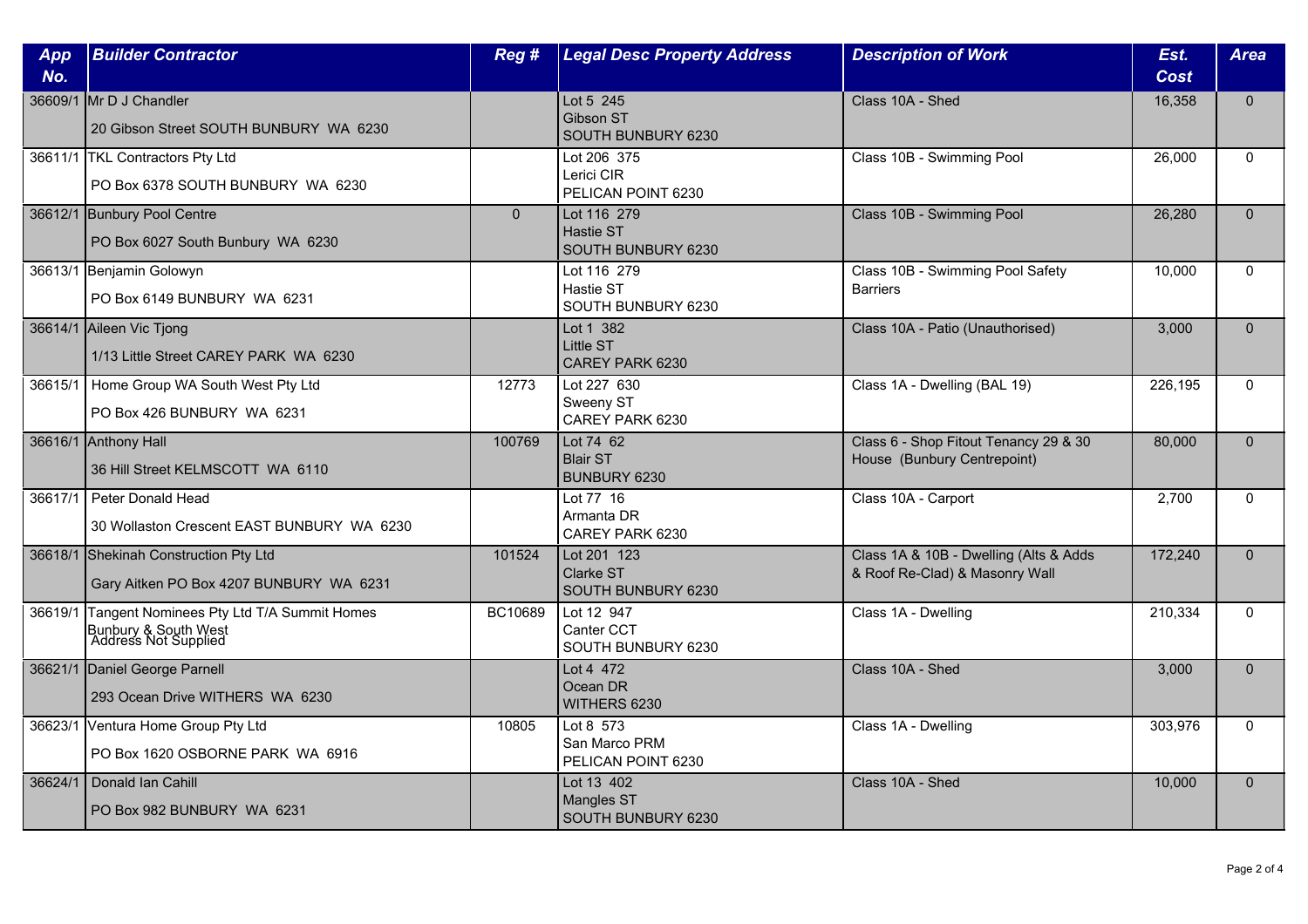| App<br>No. | <b>Builder Contractor</b>                                                                                      | Reg #   | <b>Legal Desc Property Address</b>                   | <b>Description of Work</b>                                                | Est.<br>Cost | <b>Area</b>  |
|------------|----------------------------------------------------------------------------------------------------------------|---------|------------------------------------------------------|---------------------------------------------------------------------------|--------------|--------------|
|            | 36625/1 Deluxe Constructions<br>Lot 27 Noakes Lane BRUNSWICK JUNCTION WA<br>4224                               |         | Lot 22 528<br>Preston ST<br><b>EAST BUNBURY 6230</b> | Class 10A - Garage & Class 1A<br><b>Bedroom Extension</b>                 | 40,000       | $\Omega$     |
|            | 36626/1 Ruth Margaret Van Velzen<br>22 Drosera Cross GLEN IRIS WA 6230                                         |         | Lot 399 181<br>Drosera CRSS<br>GLEN IRIS 6230        | Class 10A - Shed                                                          | 10.503       | 47           |
|            | 36630/1 Interior Fitouts Pty Ltd<br>241 Elliot Road BANYO QLD 4014                                             |         | Lot 63 574<br>Sandridge RD<br>EAST BUNBURY 6230      | Class 6 - Shop Fitout - Tenancy 20<br>Telstra (Bunbury Forum)             | 185,900      | $\Omega$     |
|            | 36631/1 Stepnell Building & Renovations<br>23 Mindalong Close SOUTH BUNBURY WA 6230                            |         | Lot 81 464<br>Norrie ST<br>SOUTH BUNBURY 6230        | Class 10A - Garage Extension                                              | 19,000       | $\Omega$     |
| 36632/1    | Tangent Nominees Pty Ltd T/A Summit Homes<br>Bunbury & South West<br>  Address Not Supplied                    | BC10689 | Lot 18 947<br>Canter CCT<br>SOUTH BUNBURY 6230       | Class 1A - Dwelling                                                       | 195,950      | $\Omega$     |
|            | 36633/1 Dagostino Developments Pty Ltd<br>5 Sherlock Way DAVENPORT WA 6230                                     |         | Lot 56 416<br>McKenna PL<br>SOUTH BUNBURY 6230       | Class 10A - Shed (Storm Damaged)                                          | 53,476       | $\Omega$     |
|            | 36635/1 Thompson Surveying Consultants<br>PO Box 1719 BUNBURY WA 6231                                          |         | Lot 184 643<br>Thomas ST<br>BUNBURY 6230             | Class 1A - Dwelling x 2 (Strata Title)                                    | $\mathbf 0$  | $\mathbf{0}$ |
| 36636/1    | Aaron Roland Graham                                                                                            |         | Lot 114 171<br>Devonshire ST<br>WITHERS 6230         | Class 10A - Carport                                                       | 1.500        | $\Omega$     |
|            | 36637/1 Shekinah Construction Pty Ltd<br>Gary Aitken PO Box 4207 BUNBURY WA 6231                               | 101524  | Lot 2 46<br>Beach RD<br>SOUTH BUNBURY 6230           | Class 1A - Dwelling (2 Storey)                                            | 367,190      | $\Omega$     |
|            | 36639/1 Mandurah Structures Shadesails & Marine Services -<br>Gwyn Jenkins<br>  45 Rees Place WANNANUP WA 6210 |         | Lot 2 673<br><b>Victoria ST</b><br>BUNBURY 6230      | Class 10B - Shade Structures<br>(Wellington Hotel)                        | 24,200       | $\Omega$     |
|            | 36641/1 Azzure Pools & Spas<br>PO Box 1299 BUNBURY WA 6231                                                     |         | Lot 6 669<br>Venn ST<br>EAST BUNBURY 6230            | Class 10B - Swimming Pool & Safety<br><b>Barriers</b>                     | 19,500       | $\mathbf 0$  |
|            | 36642/1 Unified Projects Pty Ltd<br>Level 1/450 High Street PENRITH NSW 2750                                   |         | Lot 74 62<br><b>Blair ST</b><br>BUNBURY 6230         | Class 6 - Shop Fitout Tenancy 40 -<br>Laser Clinics (Bunbury Centrepoint) | 244,500      | $\Omega$     |
| 36643/1    | Murray Keith Westwood<br>1B Cummins Place SOUTH BUNBURY WA 6230                                                | 9357    | Lot 23 271<br>Halsey ST<br>SOUTH BUNBURY 6230        | Class 10A - Garage                                                        | 35,000       | $\mathbf{0}$ |